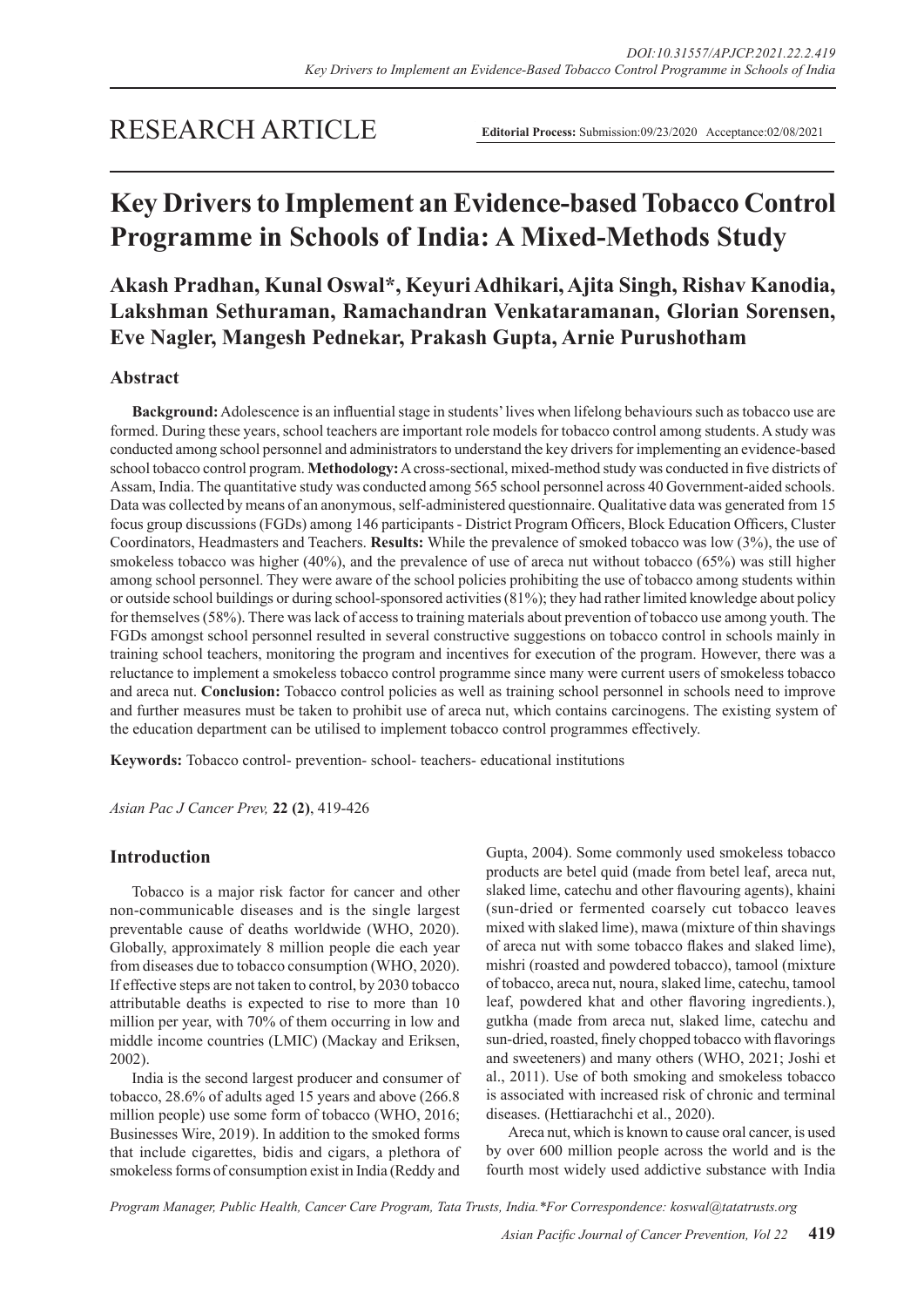#### *Pradhan A et al*

being the largest consumer (WHO, 2004; Gupta et al., 2018; Warnakulasuriya and Peters, 2002). It is consumed in South East Asia, China and the Pacific Islands. In countries like the Gulf, North America and Europe, immigrants of Asian and Pacific Countries consume areca nut (Warnakulasuriya and Peters, 2002). Approximately, 90% of oral cancers are due to chewing habits including with areca nut and smoking (Jeng et al., 2001; Jiang et al., 2019).

Assam is the third largest tobacco producer in India and has one of the highest rates of tobacco consumption among all the other states with 48.2% of all adults who either smoke tobacco and/or chew tobacco. The mean age of initiation of tobacco use in Assam is 18.5 years (WHO, 2016). As a part of Global Tobacco Surveillance System (GTSS) initiative, a Global Youth Tobacco Survey (GYTS) conducted in Assam, prevalence of ever tobacco use among school children was 40% and current tobacco use was 36% (Sinha et al., 2003).

It is important to understand the pattern and behaviour of school personnel and whether they can act as role models for tobacco control as well as have an impact on school children. As adolescence (10 -19 years) is an influential stage in students' lives, lifelong behaviours such as tobacco use are formed at this stage (Poulsen et al., 2003). During these years, school teachers are important role models. If, however, teachers themselves use tobacco, especially in the presence of students on school premises, that gives a message to children that there is nothing wrong in using tobacco (Poulsen et al., 2003). In the Global School Personnel Survey, the prevalence of daily or occasional smokeless tobacco use among school personnel in Assam was 45.4% and smoking, 51.7% (Sinha et al., 2003).

In order to plan tobacco control interventions in schools, it is important to understand the extent and type of tobacco use among school personnel, their attitudes towards tobacco control, and the existence of school health policies about tobacco.

The aim of the study was to: (1) Obtain information on current tobacco use among school personnel in Assam. (2) Evaluate the current state of implementation and enforcement of tobacco control policies in schools. (3) Understand the level of enforcement of tobacco control policies in the school. (4) Understand the knowledge and attitudes of school personnel towards tobacco control policies. (5) Understand the existing training and operational systems in place at the district, block, cluster and institution levels in the Education Department of Assam.

#### **Materials and Methods**

The study involved data collection through both quantitative methods: (i) self-administered cross-sectional survey of all school personnel (headmasters, teachers, school health personnel staff, clerical and administrators) of randomly selected schools; and qualitative methods (ii) focus groups with representative principals, teachers and cluster coordinators (administrative head of the cluster) in the selected 5 districts. Considering the diversity of settings within Assam, to obtain representation across the state, two districts from upper Assam (Dibrugarh, Sonitpur) and three from lower Assam (Barpeta, Dhubri, Kamrup- Rural) were chosen (Figure 1) (Department of Science and Technology, 2020).

This study sample were from government and government-aided schools representing rural and urban areas of Assam. Lists of all (2103) eligible schools in the stated five districts of Assam having grades 8–10 were obtained. Schools were identified through their districts (highest school administrative unit), and clusters (lowest school administrative unit), wherein a cluster was a subunit of the block and the block was a sub-unit of school districts in Assam. Out of total 2103 eligible schools, 40 schools were sampled by probability proportional to school personnel size. Assam, India.

In order to recruit schools for the self-administered surveys, the Global School Personnel Survey (GSPS) methodology was used (CDC, 2020). The probability of schools selected was proportional to the number of students enrolled in the specified grades. At the second sampling stage, classes within the selected schools were randomly selected. The GSPS sample design produces representative, independent, cross-sectional estimates for each site.

The independent state samples were designed to be representative of students and school personnel in each district. For each survey, a weighting factor was applied to each school and teacher record to adjust for the probability of selection at the school level and for non-response at the school and school personnel level. Data was collected by means of an anonymous, self-administered questionnaire. The study questionnaire was adopted from the GSPS and translated into the local language, Assamese (GTSSCG, 2006). A questionnaire consisting of 28 questions, which assessed individual characteristics of the participants (i.e. demographics, tobacco use history, self-efficacy, attitude towards and motivation to adopt tobacco control programs and policies).

Principals, teachers and cluster coordinators were invited to attend focus group discussions (FGDs) in each chosen district. FGDs were conducted at a centralized location within each district and were conducted by trained moderators. FGDs were conducted in local languages and Hindi in the respective districts, transcribed, and translated into English. Fifteen focus groups were conducted in the five districts, one with the cluster coordinators, one with the headmasters and one with the teachers. About 8-10 participants were included in each FGD. An independent team consisting of one moderator and one note taker were involved in each district. We also conducted Key Informant Interviews with the District Program Officers (administrative head of the district) and Block Education Officers (administrative head of the block) within all five districts. For the qualitative data, an open-ended moderator guide was developed in which questions to be asked were specified. Questions explored details of the educational infrastructure for training and support, perceptions and reactions to tobacco cessation program; applicability of the program's materials and approaches within their settings; barriers and facilitators of adopting the tobacco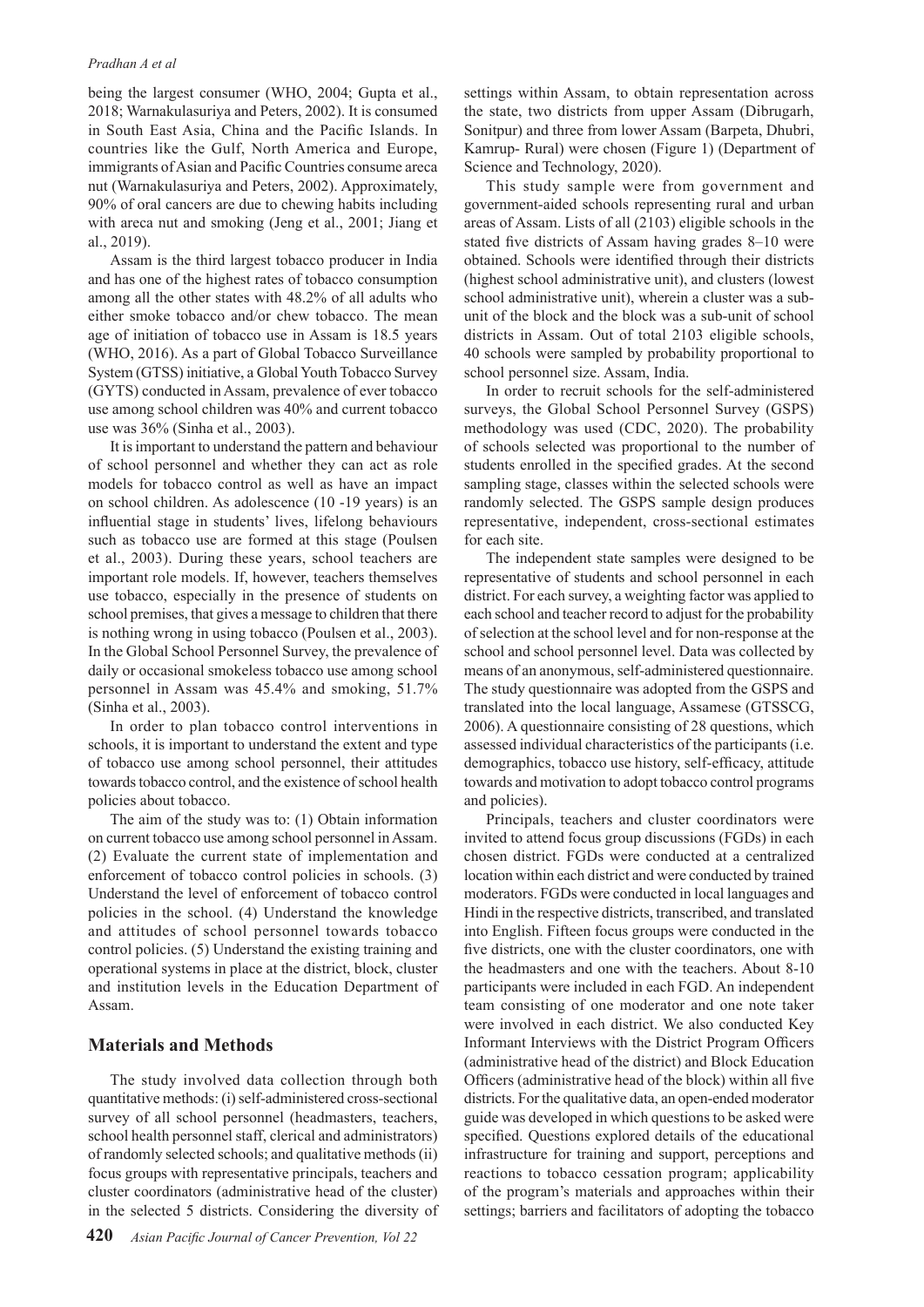cessation program; resources available to implement the program in schools; adaptations needed for the program; and optimal ways to promote it to school principals. Mock sessions during trainings were conducted for the field investigators in Assamese for both the quantitative and qualitative studies. The Institutional Ethics Committee of Healis – Sekhsaria Institute for Public Health, Mumbai, approved study methods and materials.

## *Data Analysis*

## *Quantitative*

Analysis of the survey data involved descriptive statistics of the school personnel's demographics, tobacco use history, self-efficacy, attitude towards and motivation to adopt tobacco control programs and policies.

### *Qualitative*

Focus group discussions were analysed by the authors by conducting concentrated reviews of the data, reflecting upon them, and formulating independent interpretations before collectively agreeing upon the major ideas. Initial content analysis was done, and broad recurring themes were identified.

## **Results**

### *Quantitative Study*

All 40 sampled schools participated in the study. A survey participation response rate of 84% (565/671 participants) was obtained. The demographic characteristics of the participants in Table 1, accounting for 65% male and 35 % female participants. Majority (95%) were in the age group of 30-59 years and 79% of them were teachers, 7% headmasters.

### *Tobacco use prevalence among school personnel (Table 2)*

Out of 565 respondents, 65 % were males, 19 (3%) were current smokers, 125 (22%) were past smokers and 421 (75%) had never smoked. About 98 % of respondents had not smoked on school premises in the last year. Of the total respondents, 223 (40%) currently used smokeless

tobacco, 84 (15%) had previously used smokeless tobacco and 250 (45%) had never used smokeless tobacco products. In all, a minority of 40 (7%) participants had used smokeless tobacco on school premises in the last year. The prevalence of use of areca nut was high. Out of the total respondents, 365 (65%) used areca nut without tobacco and 82 (15%) used areca nut with tobacco. In all, 187 (33%) used areca nut without tobacco and 56

Table 1. Sociodemographic Details of the Participants

| Demographic characteristics of<br>distribution | Frequency<br>$(N=565)$ | Percentage |
|------------------------------------------------|------------------------|------------|
| Geographical Distribution of respondents       |                        |            |
| Barpeta                                        | 178                    | 32%        |
| Dhubri                                         | 108                    | 19%        |
| Dibrugarh                                      | 99                     | 18%        |
| Kamrup-R                                       | 138                    | 24%        |
| Sonitpur                                       | 42                     | 7%         |
| Gender                                         |                        |            |
| Female                                         | 196                    | 35%        |
| Male                                           | 368                    | 65%        |
| Did not respond                                | 1                      | $0\%$      |
| Age of the Participants                        |                        |            |
| Less than 19 Years                             | $\overline{2}$         | $0\%$      |
| 20 to 29 Years                                 | 18                     | 3%         |
| 30 to 39 Years                                 | 116                    | 21%        |
| 40 to 49 Years                                 | 159                    | 28%        |
| 50 to 59 Years                                 | 266                    | 47%        |
| 60 Years older                                 | 3                      | $1\%$      |
| Did not respond                                | 1                      | $0\%$      |
| Position of Participant in the school          |                        |            |
| Administrator/Headmaster                       | 39                     | 7%         |
| Teacher                                        | 443                    | 78%        |
| School Health Service Personnel                | 10                     | 2%         |
| Clerical Staff                                 | 29                     | $5\%$      |
| Other type of school Personnel                 | 41                     | 7%         |
| Did not respond                                | 3                      | $1\%$      |



Figure 1. Assam Administrative District Map and District where the Data was Collected (highlighted in yellow).[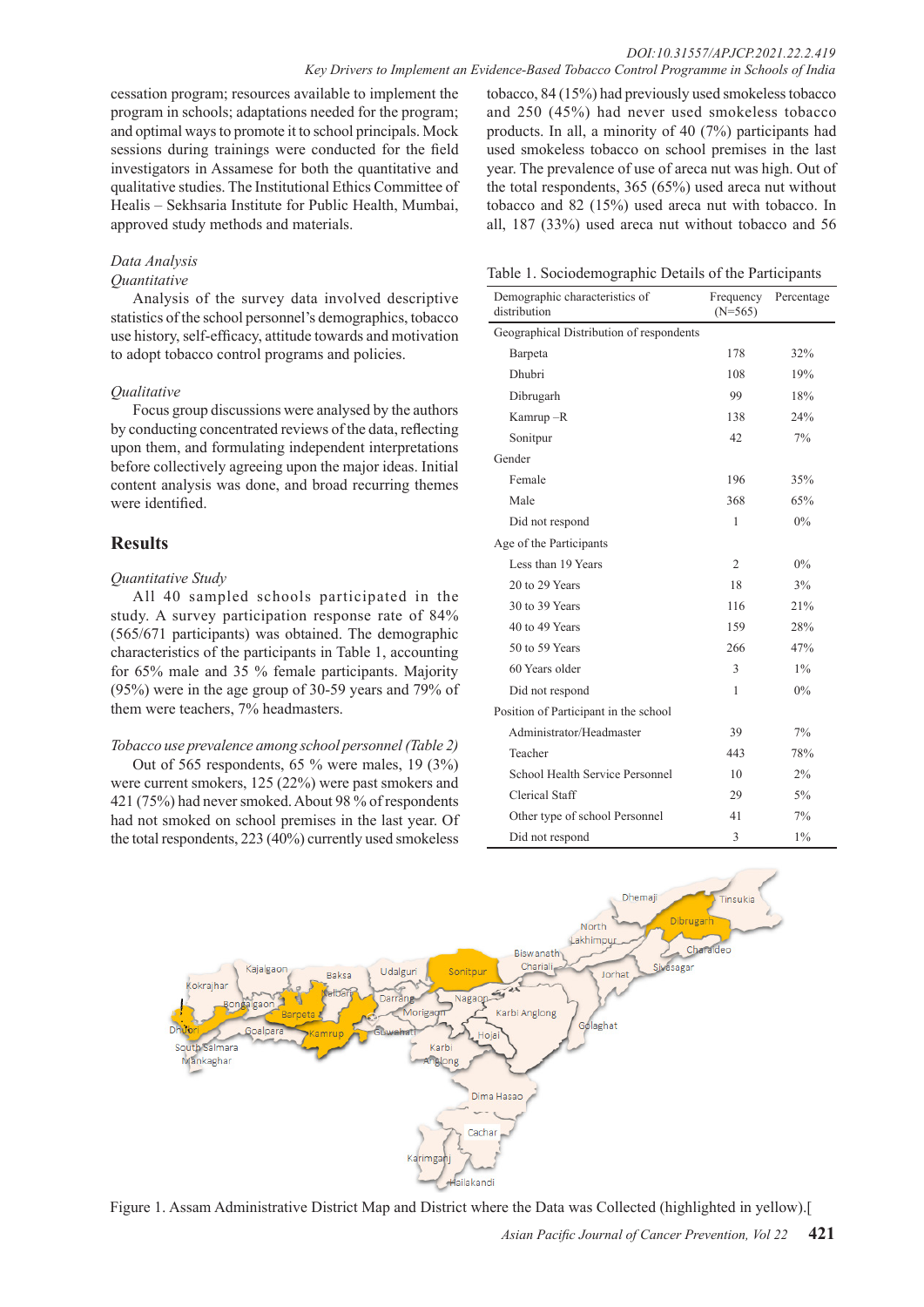#### *Pradhan A et al*

|  | Table 2. Tobacco Use Pattern among the School |  |  |  |
|--|-----------------------------------------------|--|--|--|
|  | Personnel in the Study                        |  |  |  |

| Tobacco use prevalence<br>among school personnel                                                              | Frequency<br>$(N=565)$ | Percentage |  |  |
|---------------------------------------------------------------------------------------------------------------|------------------------|------------|--|--|
| Current status of smoking of smoke cigarettes, bidis etc                                                      |                        |            |  |  |
| Currently smoking                                                                                             | 19                     | 3%         |  |  |
| Past smoker                                                                                                   | 125                    | 22%        |  |  |
| Never smoked                                                                                                  | 421                    | 75%        |  |  |
| Have you ever smoked cigarettes on school premises/prop-<br>erty during the past year?                        |                        |            |  |  |
| Yes                                                                                                           | 8                      | $1\%$      |  |  |
| No                                                                                                            | 548                    | 97%        |  |  |
| Did not respond                                                                                               | 9                      | 2%         |  |  |
| Current status of smokeless tobacco use                                                                       |                        |            |  |  |
| Currently use                                                                                                 | 223                    | 40%        |  |  |
| Past use                                                                                                      | 84                     | 15%        |  |  |
| Never used                                                                                                    | 250                    | 44%        |  |  |
| Did not respond                                                                                               | 8                      | $1\%$      |  |  |
| Have you ever used chewing or applying tobacco or snuff,<br>on school premises/property during the past year? |                        |            |  |  |
| Yes                                                                                                           | 40                     | 7%         |  |  |
| No                                                                                                            | 522                    | 92%        |  |  |
| Did not respond                                                                                               | 3                      | $1\%$      |  |  |
| Have you ever used areca nut or tamool without tobacco?                                                       |                        |            |  |  |
| Yes                                                                                                           | 365                    | 65%        |  |  |
| No                                                                                                            | 197                    | 35%        |  |  |
| Did not respond                                                                                               | $\mathcal{E}$          | 0%         |  |  |
| Have you ever used areca nut or tamool without tobacco on                                                     |                        |            |  |  |

Have you ever used areca nut or tamool without tobacco on school premises/property during the past year?

| No              | 376 | 67%   |
|-----------------|-----|-------|
| Did not respond |     | $0\%$ |

(10%) used areca nut with tobacco on school premises in the last year.

#### *School policies prohibiting use of tobacco (Table 3)*

In total, 503 (89%) respondents said their school had a policy or rule specifically prohibiting tobacco use among students inside school buildings and 171 (30%) said there was such a policy or rule for school personnel. In all, 290 (51%) respondents said their schools had a policy or rule specifically prohibiting tobacco use among students outside school buildings while 201 (36%) said there was such a policy or rule for school personnel.

About 460 (81%) respondents also said their schools had a policy or rule specifically prohibiting tobacco use among students at school sponsored activities while 330 (58%) said there was such a policy or rule for school personnel. Finally, only 118 (21%) respondents had access to teaching and learning materials about tobacco use and how to prevent its use among youth and only 84 (15%) had received training to prevent tobacco use among youth.

Table 3. Knowledge about School Policies Prohibiting Use of Tobacco

| School policies prohibiting use of<br>tobacco                                                                                  | Frequency<br>$(N=565)$ | Percentage |  |
|--------------------------------------------------------------------------------------------------------------------------------|------------------------|------------|--|
| Does your school have a policy or rule specifically prohibiting<br>tobacco use among students inside school buildings?         |                        |            |  |
| Yes                                                                                                                            | 503                    | 89%        |  |
| No                                                                                                                             | 48                     | 8%         |  |
| I don't know                                                                                                                   | 11                     | $2\%$      |  |
| Did not respond                                                                                                                | 3                      | $1\%$      |  |
| Does your school have a policy or rule specifically prohibiting<br>tobacco use among school personnel inside school buildings? |                        |            |  |
| Yes                                                                                                                            | 171                    | 30%        |  |
| No                                                                                                                             | 364                    | 64%        |  |
| I don't know                                                                                                                   | 26                     | $5\%$      |  |
| Did not respond                                                                                                                | $\overline{4}$         | $1\%$      |  |
| Does your school have a policy or rule specifically prohibiting<br>tobacco use among students outside school buildings, but on |                        |            |  |

school premises/property? Yes 290 51% No 214 38%

| I don't know                                                    | 56 | 10%   |
|-----------------------------------------------------------------|----|-------|
| Did not respond                                                 |    | $1\%$ |
| Does your school have a policy or rule specifically prohibiting |    |       |

tobacco use among school personnel outside school buildings, but on school premises/property?

| Yes             | 201 | 36%   |
|-----------------|-----|-------|
| No              | 282 | 50%   |
| I don't know    | 76  | 13%   |
| Did not respond | h   | $1\%$ |

Does your school have a policy or rule specifically prohibiting tobacco use among students at school sponsored activities wherever they occur?

| Yes             | 460 | 81%   |
|-----------------|-----|-------|
| No              | 67  | 12%   |
| I don't know    | 35  | 6%    |
| Did not respond | κ   | $1\%$ |

Does your school have a policy or rule specifically prohibiting tobacco use among school personnel at school sponsored activities wherever they occur?

| Yes             | 330 | 58%   |
|-----------------|-----|-------|
| No              | 187 | 33%   |
| I don't know    | 43  | 8%    |
| Did not respond | ↖   | $1\%$ |

Do you have access to teaching and learning materials about tobacco use and how to prevent its use among youth?

| Yes             | 118 | 21%   |
|-----------------|-----|-------|
| No              | 442 | 78%   |
| Did not respond |     | $1\%$ |
|                 |     |       |

Have you ever received training to prevent tobacco use among youth?

| Yes             | 84  | 15%   |
|-----------------|-----|-------|
| No              | 478 | 84%   |
| Did not respond |     | $1\%$ |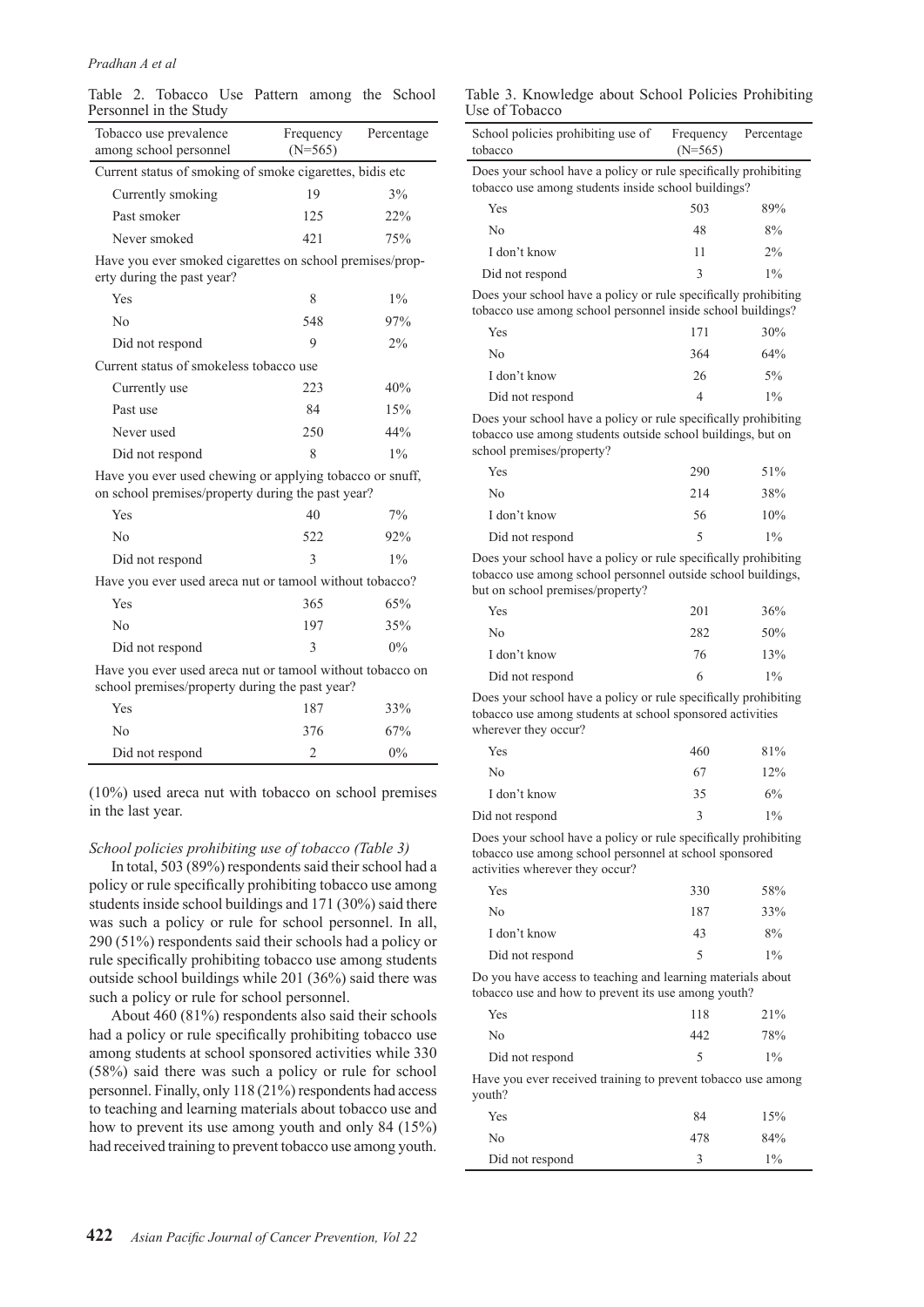*Key Drivers to Implement an Evidence-Based Tobacco Control Programme in Schools of India*

*Attitudes among school personnel towards tobacco control (Table 4)*

School personnel were in favour of incorporating policies or rules prohibiting tobacco use among students (95%) and school personnel (95%) on the school premises.

Table 4. Attitudes among School Personnel towards Tobacco Control

| Attitudes among school personnel Frequency<br>towards tobacco control                                                                     | $(N=565)$ | Percentage |
|-------------------------------------------------------------------------------------------------------------------------------------------|-----------|------------|
| Do you think schools should have a policy or rule specifically<br>prohibiting tobacco use among students on school premises/<br>property? |           |            |
| Yes                                                                                                                                       | 538       | 95%        |
| N <sub>0</sub>                                                                                                                            | 24        | $4\%$      |
| Did not respond                                                                                                                           | 3         | $1\%$      |
| .                                                                                                                                         |           |            |

Do you think schools should have a policy or rule specifically prohibiting tobacco use among school personnel on school premises/property?

| Yes             | 540 | 95%   |
|-----------------|-----|-------|
| No              | າາ  | $4\%$ |
| Did not respond |     | $1\%$ |

How concerned are you about tobacco use among youth in your community?

| Very            | 400 | 71%   |
|-----------------|-----|-------|
| Somewhat        | 151 | 27%   |
| Not             | 13  | $2\%$ |
| Did not respond |     | $0\%$ |

Do you think teacher tobacco use influences youth tobacco use?

| Yes             | 528 | 94%   |
|-----------------|-----|-------|
| No              | 32  | $5\%$ |
| Did not respond |     | $1\%$ |

Have you ever advised a student to stop using tobacco?

|     | <u>.</u> |     |
|-----|----------|-----|
| Yes | 548      | 97% |
| No  | 17       | 3%  |

Do you think teachers need specific training to be able to teach students how to avoid or stop using tobacco?

| Yes             | 517 | 92%   |
|-----------------|-----|-------|
| No              | 46  | 8%    |
| Did not respond |     | $0\%$ |

Do you think the tobacco industry deliberately encourages youth to use tobacco?

| Yes             | 494 | 88%   |
|-----------------|-----|-------|
| No              | 69  | 12%   |
| Did not respond |     | $0\%$ |

Are you in favor of banning smoking in public places?

| Yes                                                  | 42.8          | 76%   |
|------------------------------------------------------|---------------|-------|
| No                                                   | 135           | 24%   |
| Did not respond                                      | $\mathcal{D}$ | $0\%$ |
| Do you think the price of tobacco products should be |               |       |

increased?

| Yes             | 437 | 77%   |
|-----------------|-----|-------|
| No              | 121 | 21%   |
| Did not respond |     | $1\%$ |

Table 5. Knowledge among School Personnel on Tobacco Use

| wuww Osc                                           |                        |            |  |
|----------------------------------------------------|------------------------|------------|--|
| Knowledge among school<br>personnel on tobacco use | Frequency<br>$(N=565)$ | Percentage |  |
| Is tobacco use addictive?                          |                        |            |  |
| Yes                                                | 425                    | 76%        |  |
| No                                                 | 31                     | $5\%$      |  |
| I don't know                                       | 107                    | 19%        |  |
| Did not respond                                    | 2                      | $0\%$      |  |
| Does tobacco use cause lung cancer?                |                        |            |  |
| Yes                                                | 467                    | 83%        |  |
| N <sub>0</sub>                                     | 9                      | $2\%$      |  |
| I don't Know                                       | 87                     | 15%        |  |
| Did not respond                                    | $\mathfrak{D}$         | $0\%$      |  |
| Does tobacco use cause heart disease?              |                        |            |  |
| Yes                                                | 421                    | 75%        |  |
| No                                                 | 19                     | 3%         |  |
| I don't know                                       | 124                    | 22%        |  |
| Did not respond                                    | 1                      | $0\%$      |  |

About 400 (71%) said that they were concerned about tobacco use among youth in the community. As many as 528 (94%) respondents agreed that tobacco use by teachers influences students. In all, 548 (97%) respondents had advised students at least once to stop using tobacco and 517 (92%) respondents said teachers need specific training to be able to teach students on how to avoid or stop using tobacco.

Of the respondents, 494 (88%) thought that tobacco companies deliberately encourage youth to use tobacco and 428 (76%) were in favour of banning smoking in public places with 437 (77%) respondents agreeing that there is a need to increase prices of tobacco products.

*Knowledge among school personnel on tobacco use (Table 5)*

In all, 425 (76%) respondents stated that tobacco is



Figure 2. Administrative Structure of the Education System in Assam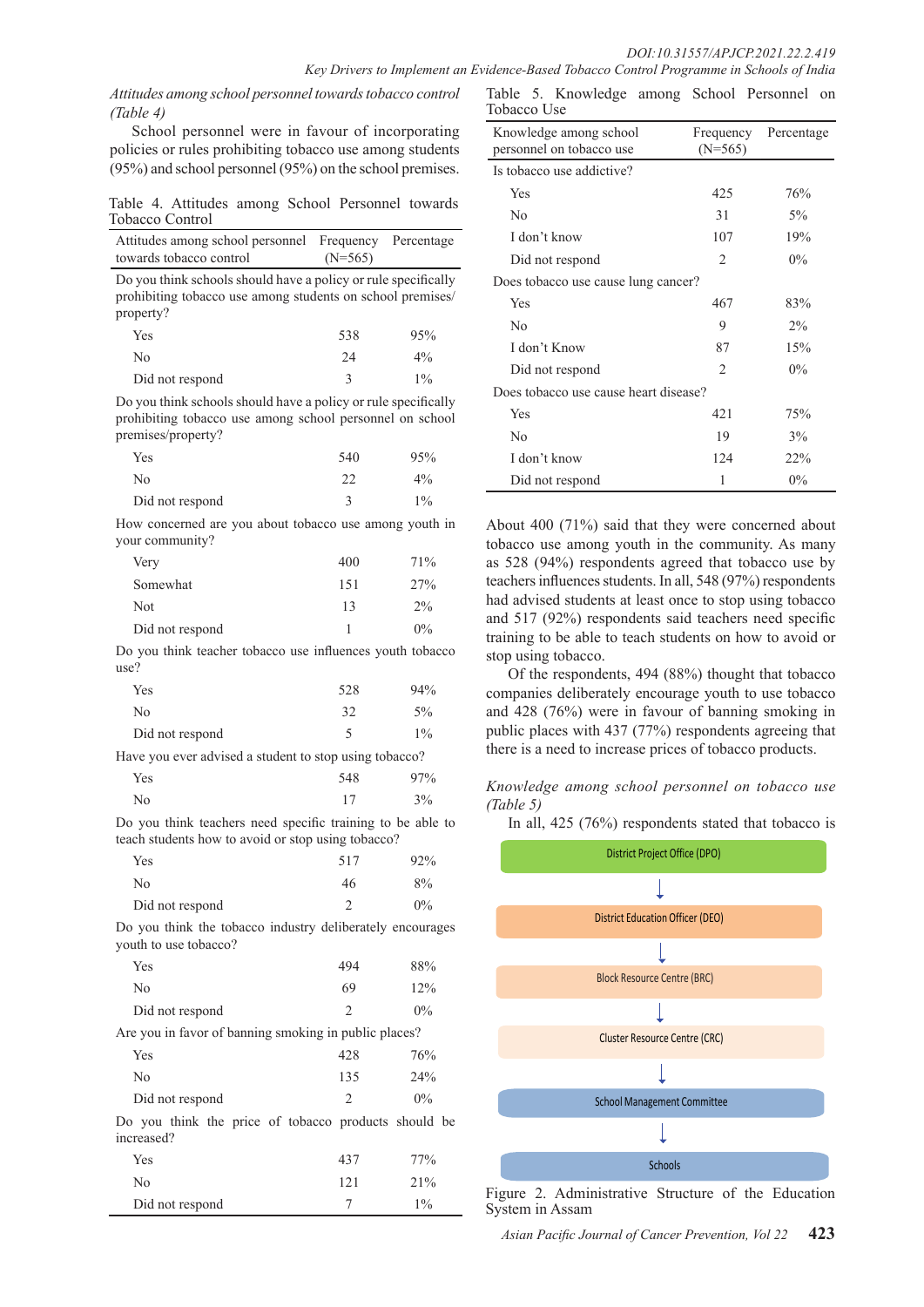| Table 6. District-Wise Distribution of Participants for Qualitative Study |  |  |  |
|---------------------------------------------------------------------------|--|--|--|
|---------------------------------------------------------------------------|--|--|--|

| District-wise list of participants for the quantitative study |                           |                      |                             |             |                          |       |
|---------------------------------------------------------------|---------------------------|----------------------|-----------------------------|-------------|--------------------------|-------|
| <b>Districts</b>                                              | District Program Officers | Block-level officers | <b>Cluster Coordinators</b> | Headmasters | Teachers                 | Total |
| Barpeta                                                       |                           |                      |                             |             | 4                        | 24    |
| Dhubri                                                        |                           | <sub>0</sub>         | 8                           | 11          | $\overline{\phantom{a}}$ | 30    |
| Dibrugarh                                                     | $\overline{\phantom{0}}$  |                      | 12                          | 12          | $\overline{\phantom{0}}$ | 24    |
| $Kamrup - R$                                                  |                           |                      |                             |             | 11                       | 36    |
| Sonitpur                                                      |                           |                      |                             |             | $\overline{\phantom{0}}$ | 32    |
|                                                               |                           |                      |                             |             | Total                    | 146   |

addictive, 467 (83%) were aware that tobacco causes lung cancer and 421 (75%) were aware that tobacco causes heart disease.

*Qualitative Study (Table 6)*

*Learnings from the Focus Group Discussions*

The major learning themes that emerged from the focus group discussions (FGDs) were mainly on training of school teachers, headmasters and cluster coordinators, regular monitoring of the tobacco control program and some form of incentivization might help in execution of the program.

## *Suggestions for implementation of tobacco control programs*

#### *Training*

The education structure enabled us to understand the process of working from state to district level authorities (Figure 2) (Samagra Siksha Abhiyan, 2020). The FGDs suggested that about one hour of any one of the monthly cluster-level meetings with headmasters and teachers could be utilised for tobacco control training (training of school teachers in tobacco-free school guidelines, harms of tobacco, tobacco control laws). Head teachers could implement the same with the help of teachers and students through the School Management Committee (committee mainly comprised of headmaster, supervisor, teachers and trustees).

Health and Education goes hand in hand. Whenever any health related program is introduced, it is usually for the students and teachers have to implement it in schools… This is the first time that a program has come in for us teachers and for our health… Everyone knows the harms of tobacco and still uses it. No one has ever conducted an awareness program for us... We will definitely provide our support…'

#### *Cluster Coordinator, Kamrup Rural Monitoring*

Cluster coordinators suggested that the program could be monitored and tracked during their monthly visits, and followed up through WhatsApp Groups. Telephone calls with the cluster coordinators and block officers could also be used to resolve queries. It was suggested by the cluster coordinators that specific modules could be developed as guidelines for implementation, along with specific measuring tools and progress parameters.

'*Creating awareness is okay. However, you should not target only teachers. We are not the only one who are using tobacco. Children are exposed to it at their homes as* 

*well; we should focus on that also. Government should ban all forms of tobacco, if it is so harmful. This will prevent everyone from using it*' - A Headmaster, Dhubri

#### *Incentivisation*

Regular support from higher authorities in the district or the state level along with an incentive and accountability in system for effective program implementation could be a motivating factor for the school personnel and the students.

'*This program looks good; it will definitely create a much needed impact! We have many officials who use tobacco. An incentive mechanism to be in place to deter tobacco use with school personnel. But we should also pass it on to the students… as creating a new generation that is tobacco free is more important.*' - District Program Officer, Barpeta

However, it was observed that the majority of the focus groups participants were reluctant in implementing smokeless tobacco control programs, as some were current users. Further, it was also highlighted that in few of the schools the human resource was understaffed and infrastructure was limited (projector, training material), which could impact an effective program implementation.

#### **Discussion**

While the prevalence of smoked tobacco was low  $(3\%)$ and use of smokeless tobacco higher (9%), the prevalence of use of areca nut without tobacco (65%) and with tobacco (15%) was very high among school personnel. The majority of the school personnel (81%) were fully aware of the policy for prohibiting the use of tobacco either within or outside the school premises for school children but only 58% of the school teachers were fully aware of the school policies prohibiting the use of tobacco either within or outside school buildings or during school- activities for themselves. There was a lack of access to training materials about prevention of tobacco use among youth. There was overwhelming support for prohibiting use of tobacco on school premises and receiving training to help students to cease initiation or quit tobacco use. The focus group discussion amongst school personnel resulted in several constructive suggestions on tobacco control in schools. However, there was a reluctance to implement a smokeless tobacco control programme since some were current users of smokeless tobacco and areca nut.

About 3% of school personnel in this study reported that they were current smokers of cigarettes, and bidis,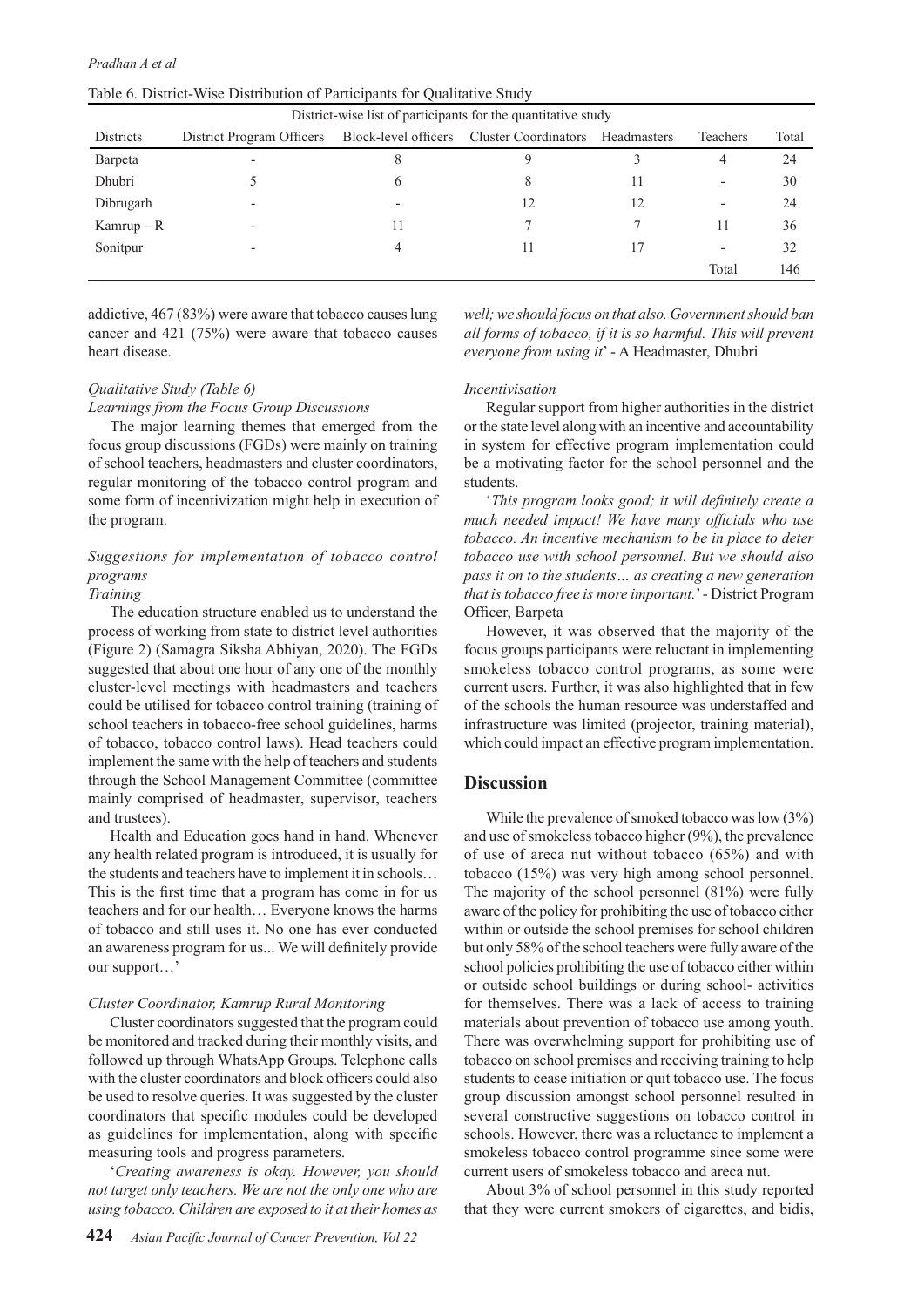#### *DOI:10.31557/APJCP.2021.22.2.419 Key Drivers to Implement an Evidence-Based Tobacco Control Programme in Schools of India*

comparable to a study from Botswana, which showed that the prevalence of smoking among teachers was 3% (Erick, 2013). This prevalence of tobacco use is relatively low compared with results from other studies conducted amongst school teachers in Odisha (smoked tobacco - 28%; smokeless tobacco 68%) and Bihar (smoked tobacco - 43%; smokeless tobacco 57%) (Sinha and Gupta., 2004; Sinha et al., 2004). While, in a recent survey conducted in Sri Lanka among 212 nursing students showed that 73.1% knew that "areca nut is an addictive substance", 76% respondents in our study stated that tobacco is addictive (Hettiarachchi, Jayasooriya, Amarasinghe, et al, 2020).

The use of smokeless tobacco is widely prevalent in South East Asia. National survey findings conducted in 3 countries of Southeast Asia Regional Office (SEARO) WHO, the prevalence rate of use of smokeless tobacco in men aged between 15 and 49 years was 23% (Bangladesh), 33% (India) and 32% (Nepal) (Sinha et al., 2015). Despite a ban on cultivation, manufacture, distribution and sale of tobacco since 2004 in Bhutan, a survey conducted in 2014 of 2820 adults aged 18 – 69 years showed a prevalence of 7.4% smoked tobacco use, 19.7% smokeless tobacco use and 2.3% dual use. There was a higher prevalence in males, younger age and alcohol users (Gurung et al., 2014). A comparison between the use of smokeless tobacco in Sweden where it is legal to sell snus and 17 other countries in Europe where sale of smokeless tobacco is restricted, in 1000 individuals >15 years this showed a prevalence of 20.7% in men in Sweden compared with 1.1% in the remaining countries combined (Leon et al., 2016).

Areca nut is consumed mainly in South East Asian countries (India, Sri Lanka, Bangladesh, Myanmar, Maldives, Pakistan and Taiwan). It is also reported from the Association of Southeast Asian Nations (ASEAN) countries like Thailand, Malaysia, Indonesia, Cambodia, Vietnam, Laos, and China with the immigrants from these countries using it globally in North America, Europe and Gulf countries (WHO, 2004). The usage of areca nut in Southeast Asia is interwoven with the traditional customs, rituals, local art and craft, and religious practices. An estimated 10 -20 % of world population use areca nut in some form (WHO, 2004). Data from studies show a wide point prevalence of areca nut use (1- 54%). Strickland reviewed in detail the identity of historical and contemporary users of the areca nut to determine the reasons given by users for consuming areca nut, drawing upon historical, ethnographic and experimental sources of evidence for the effects, which users derive from it. The pattern of use showed that that more women than men consume areca nut with early onset of use continuing more frequently with increasing age whereas in the present study more men than women consume areca nut (Strickland, 2002).

The relatively higher prevalence of areca nut use in this study can be attributed to the age-old cultural and traditional practice of the people of Assam. The capital of Assam, Guwahati, derives its name from the Assamese words "*Guva*" derived from the Sanskrit word Guvaka, meaning areca nut and its plant and "*Hati*" meaning rows,

the row of areca nut trees (Sharma, 1978). Most people in this region chew betel nut with betel leaf. Many like the combination of slaked lime and raw tobacco along with the betel nut and leaf, which is carcinogenic and contributes to the high incidence of oral cancers in the region (Adhikari et al., 2016). The influence of tradition and culture should not be underestimated. In Assam, for instance, a wedding is incomplete without betel nut. From inviting one's guests and throughout the wedding celebration, betel nut forms an important component. In important festivals like Bhogali Bihu, which is a harvest festival, betel nut along with other items like rice cakes or pithas, are burned as an offering to the God of Fire (NDTV, 2017).

In both the qualitative and quantitative studies, the use of areca nut among school personnel was found to be very common. The tobacco control practices in the school should also include prohibition of areca nut with or without tobacco due to the ill effects of its use and its direct link to oral cancers.

The huge gap in policies among schools prohibiting tobacco use on school premises and at school-sponsored activities suggests that there is room for significant improvement. These findings also indicate that teachers are supportive of tobacco control policies in schools. The Government of India released the "Guidelines for Tobacco-Free Schools/Educational Institutions" in 2019 and "Step by Step Guidelines for implementation of Section 6b of the Act and Rules" in 2017 (Ministry of Health and Family Welfare, 2019; Ministry of Health and Family Welfare, 2013). The objective of these guidelines was to provide fresh momentum to the implementation of tobacco control initiatives among adolescents and young adults. These guidelines will play a pivotal role in implementing tobacco control measures in educational institutions, which will influence positive change in and around them, potentially leading to higher quit rates and lower rates of initiation of use of tobacco among the students.

In conclusion, tobacco control policies in schools need to improve and further measures must be taken to prohibit use of areca nut. The existing system of the education department can be utilised to implement tobacco control programmes effectively. An intervention model designed to influence schools and departments of education can be leveraged in order to have a wider impact on patterns of tobacco and areca nut use among teachers, and ultimately to shape community and student norms around use.

### **Acknowledgements**

Data was collected by Center for Operations Research and Training (CORT) as a part of the Tata Trusts Cancer Care Program.

## **References**

- Adhikari A, De M (2016). Betel quid addiction: Blessing or curse, A study of North East Population of India. *Amer J Can Bio*, **4**, 1-5.
- Businesswire. The Tobacco Market in India (2018-2023): Leading Players are ITC, Kothari Products, Godfrey